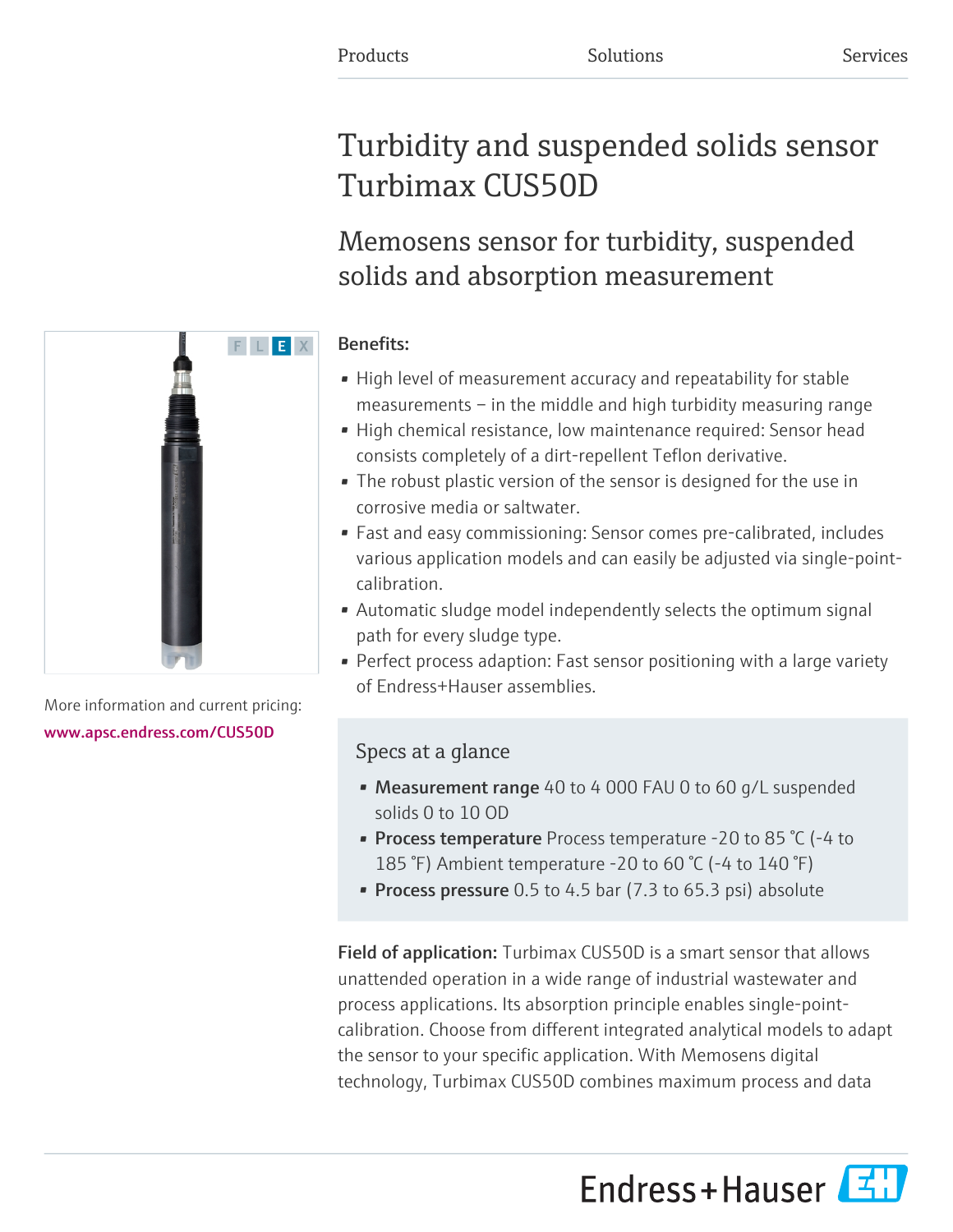integrity with simple operation. It resists corrosion and enables lab calibration.

### Features and specifications

### Turbidity Measuring principle

Absorption

#### Application

Absorption sensor for turbidity and suspended solids measurements in industrial wastewater and processes

#### Installation

Insitu (immersion in process or retractable assembly)

#### Measurement range

40 to 4 000 FAU 0 to 60 g/L suspended solids 0 to 10 OD

#### Measuring principle

Absorption

#### Design

40 mm sensor

#### **Material**

Sensor head: PCTFE Sensor shaft: 1.4571 stainless steel (316TI) or plastic (PPS GF40) O-ring: EPDM

#### Dimension

209.5 x 40 mm (8.25 x 1.57 inch)

#### Process temperature

Process temperature -20 to 85 °C (-4 to 185 °F) Ambient temperature -20 to 60 °C (-4 to 140 °F)